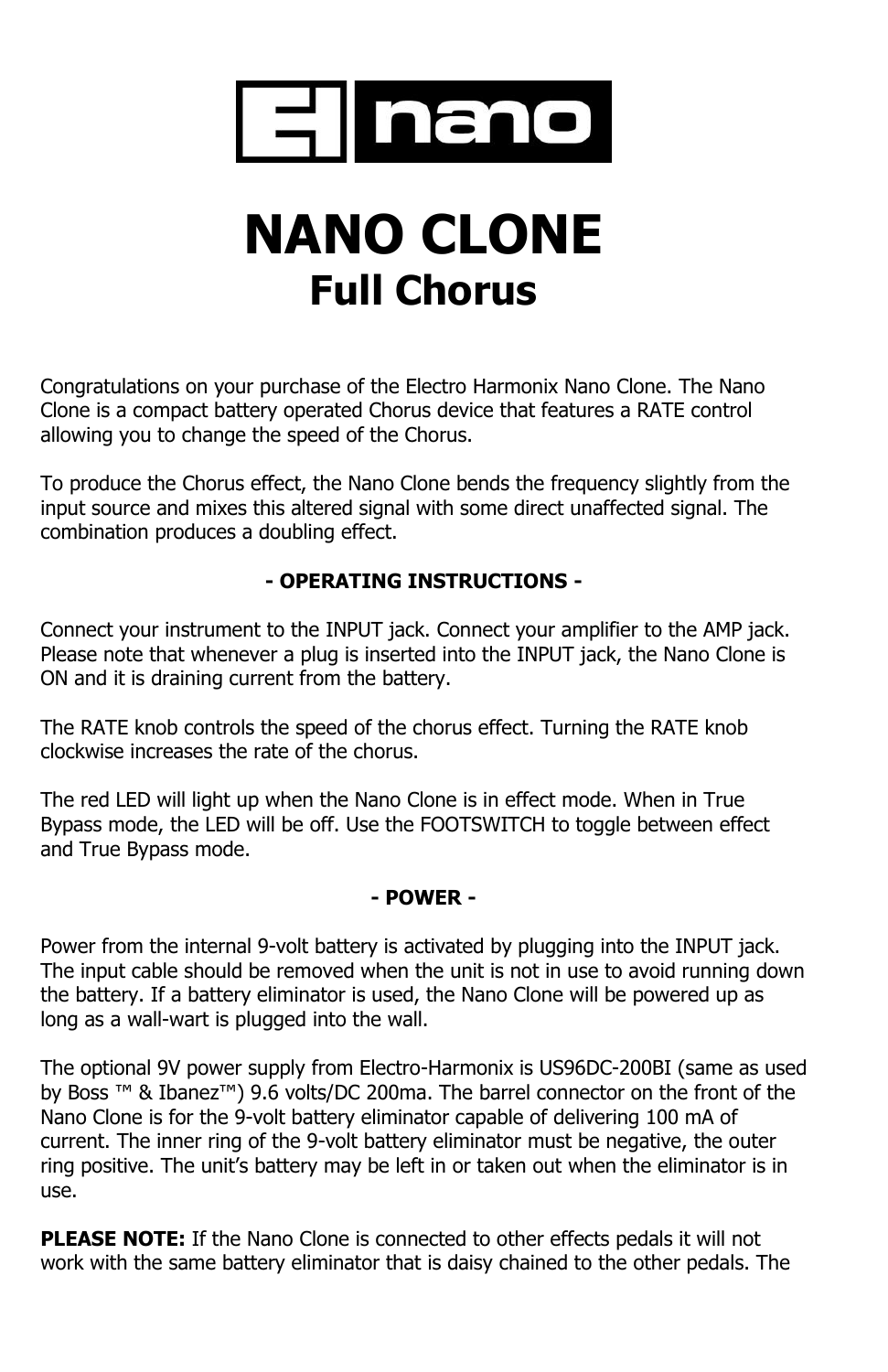Nano Clone works off of a negative power supply and therefore either needs its own battery eliminator or should be run off the battery. If you do daisy chain your battery eliminator to the Nano Clone, all of the pedals on that daisy chain will power down, including the Nano Clone. If this happens, immediately remove the Nano Clone and give the Nano Clone its own power supply, otherwise you risk damaging the Nano Clone, your other pedals or the battery eliminator. Do not daisy chain the battery eliminator for the Nano Clone with any other Electro-Harmonix pedals except for the EH Muff Overdrive pedal.

To change the 9-volt battery, you must remove the 4 screws on the bottom of the Nano Clone. Once the screws are removed, you can take off the bottom plate and change the battery. Please do not touch the circuit board while the bottom plate is off or you risk damaging a component.

The input impedance presented at the Input Jack is 300 kohms. The output impedance at the Output Jack is 600 ohms.

### **- WARRANTY INFORMATION -**

Please register online at http://www.ehx.com/product-registration or complete and return the enclosed warranty card within 10 days of purchase. Electro-Harmonix will repair or replace, at its discretion, a product that fails to operate due to defects in materials or workmanship for a period of one year from date of purchase. This applies only to original purchasers who have bought their product from an authorized Electro-Harmonix retailer. Repaired or replaced units will then be warranted for the unexpired portion of the original warranty term.

If you should need to return your unit for service within the warranty period, please contact the appropriate office listed below. Customers outside the regions listed below, please contact EHX Customer Service for information on warranty repairs at info@ehx.com or +1-718-937-8300. USA and Canadian customers: please obtain a **Return Authorization Number** (RA#) from EHX Customer Service before returning your product. Include with your returned unit: a written description of the problem as well as your name, address, telephone number, e-mail address, and RA#; and a copy of your receipt clearly showing the purchase date.

#### **United States & Canada**

EHX CUSTOMER SERVICE ELECTRO-HARMONIX c/o NEW SENSOR CORP. 47-50 33RD STREET LONG ISLAND CITY, NY 11101 Tel: 718-937-8300 Email: info@ehx.com

**Europe** JOHN WILLIAMS